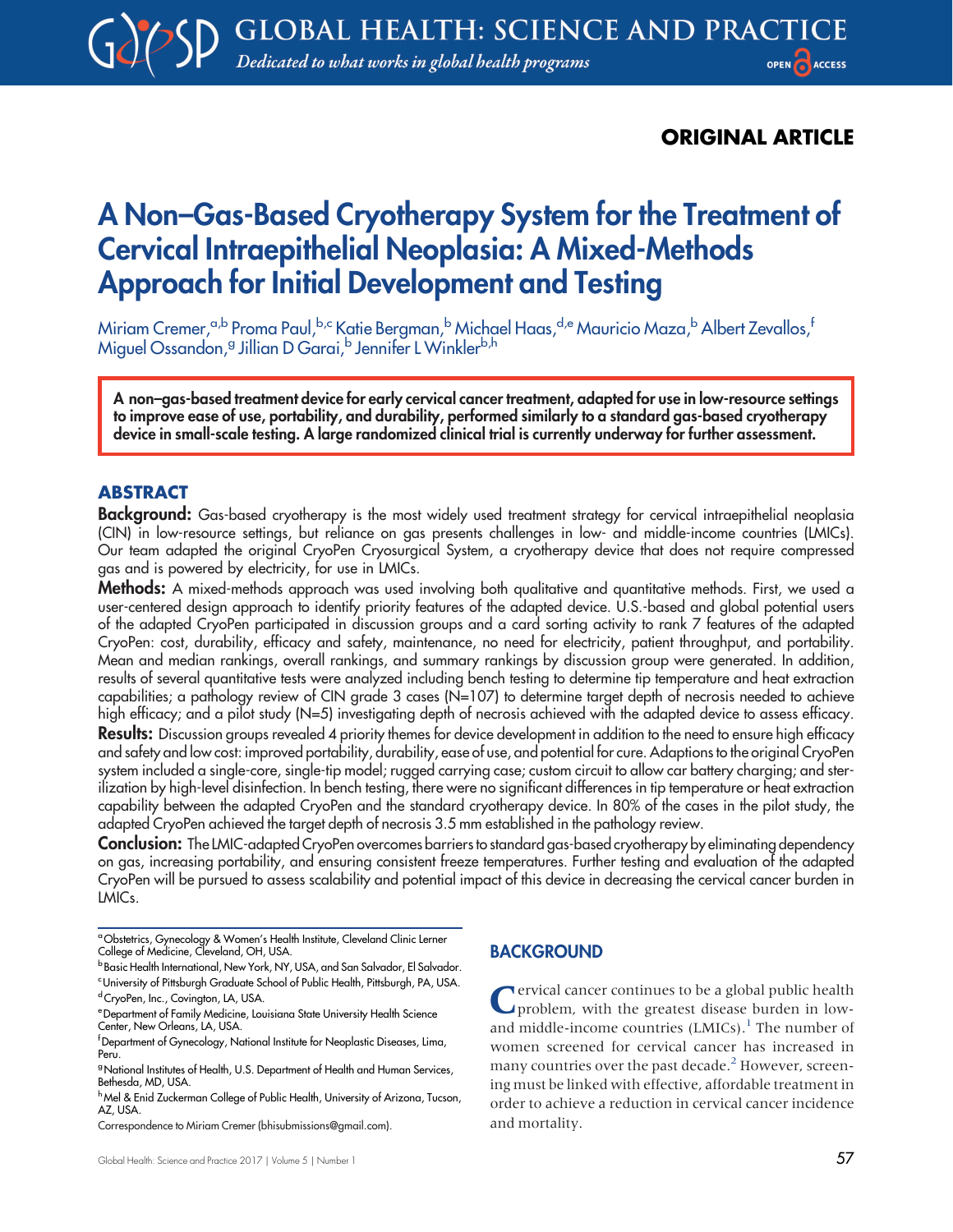Gas-based cryotherapyis the most widelyused treatment for cervical neoplasia in low-resource settings, but challenges around procuring gas and transporting and refilling gas tanks exist.

The CryoPen **Cryosurgical** System, which does not require compressed gas, was originally designed to treat dermatologic conditions and was later modified for gynecologic use.

We adapted the CryoPen system for use in lowresource settings following a usercentered design approach to identify essential features.

Gas-based cryotherapy is the most widely used treatment strategy for cervical intraepithelial neoplasia (CIN) in low-resource settings. This ablative technique uses compressed carbon dioxide or nitrous oxide gas to freeze lesions, resulting in necrosis of cells. Although gas-based cryotherapy is safe, simple, and generally inexpensive, challenges include difficulties with procuring gas, transporting and refilling gas tanks, and providing treatment in high-volume settings. $3-5$  $3-5$  A standardsize gas tank has the capacity to provide treatment for only 3 patients, while a large tank can treat more women but is difficult to transport from clinic to clinic.<sup>[6](#page-7-4)</sup>

Innovative new technologies offer treatment alternatives. For example, the CryoPen Cryosurgical System is a novel cryotherapy technology that does not require compressed gas and is powered by electricity. The CryoPen reaches extreme cold temperatures with use of a Stirling Cryocooler that chills the core to operational temperatures of  $-105^{\circ}$ C. Between treatments, the core rests in the chilling well filled with an ounce of ethanol or grain alcohol, which facilitates heat transfer. The CryoPen was originally designed to treat dermatologic conditions and was modified for gynecologic use in 2011. It is currently approved by the U.S. Food and Drug Administration (FDA) for CIN grade 2 and more severe  $(CIN2+)$  diagnoses.

The original CryoPen device, however, is not conducive for use in LMICs. Our team of clinicians and biomedical engineers collaborated to develop an LMIC-adapted CryoPen optimized for use in low-resource settings. To design the LMICadapted CryoPen prototype, we sought guidance on features that would meet the needs of clinicians interested in using this technology in LMICs. We followed a user-centered design approach to better understand current cryotherapy methods in LMICs, features that would be essential in an LMIC-adapted CryoPen, advantages and disadvantages of the initial prototype, and factors that may facilitate adoption of the adapted device.

To ensure that the LMIC-adapted CryoPen is non–inferior to standard cryotherapy devices, we performed in vitro studies using ballistic gelatin and the double-freeze approach recommended by the World Health Organization to determine the prototype's tip temperature and heat extraction capabilities.<sup>[7](#page-7-5)</sup> A pilot study was performed using an exploratory single-freeze approach to compare the depth of necrosis achieved by the LMICadapted CryoPen and  $CO<sub>2</sub>$ -based cryotherapy in healthy cervical tissue.

The purpose of this article is to describe the design approach and device adaptations of the LMIC-adapted CryoPen and to report initial clinical data.

## MATERIALS AND METHODS

# Qualitative Methods: Experiences With Cryotherapy and Device Perceptions

Using a convenience sample, we held 3 focus group discussion sessions with key stakeholders and potential users of the LMIC-adapted CryoPen. Verbal consent to participate was obtained prior to the discussions. None of the participants were compensated for their participation in any way.

During the first session, at CryoPen, Inc. headquarters in September 2014, 10 cervical cancer prevention stakeholders met to discuss the development of the LMIC-adapted CryoPen. Two additional discussion sessions were held in conjunction with the Global Academic Partnership (GAP) conference in Houston, Texas, in April 2015. Most of the stakeholders who participated in the September discussion session participated in the second session. From the larger group of GAP conference attendees, we identified participants who worked in cervical cancer prevention globally and invited them to join the third discussion session. This third group consisted of 22 potential users or key stakeholders from Brazil, China, Colombia, India, Mexico, South Africa, Thailand, and Zambia, as well as U.S. participants who have performed cryotherapy in Guatemala and Peru. The stakeholders were all experienced in cervical cancer prevention and included trainers or practitioners in visual inspection with acetic acid (VIA) and cryotherapy, a cryotherapist, a colposcopist, gynecologic oncologists, a pathologist, a radiologist, and a registry and cervical cancer prevention program planner.

During the second and third discussion sessions, the participants used a card sorting activity to rank 7 features of the LMIC-adapted CryoPen and then discussed the potential design trade-offs in various settings. Participants described their experiences with cryotherapy and shared feedback on the LMIC-adapted CryoPen prototype.

Digital recordings and field notes were reviewed using an iterative content analysis approach for qualitative analysis to identify emerging themes. Key quotes were transcribed to illustrate identified themes. We calculated a mean and median ranking for each feature included in the card sorting exercise and generated an overall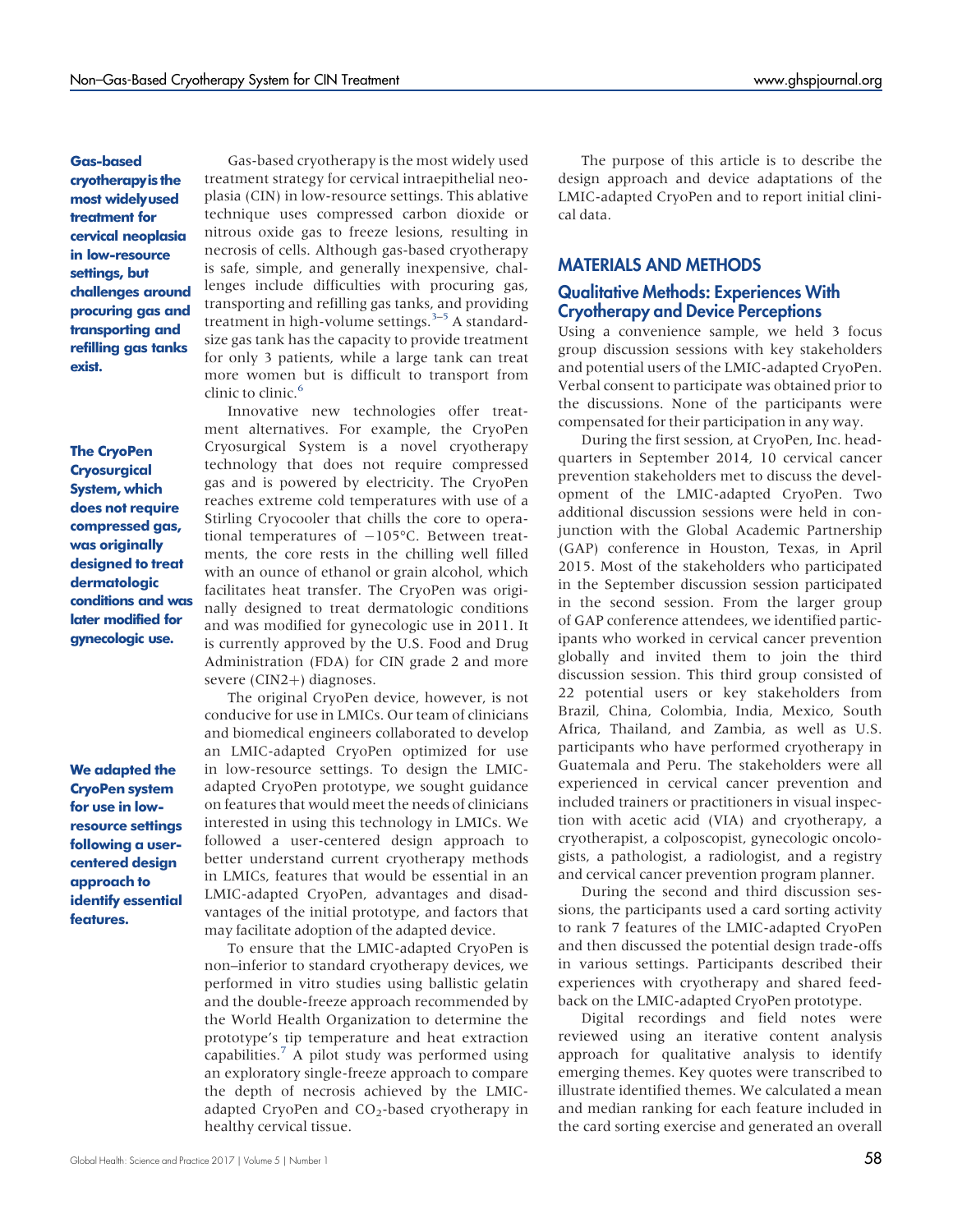ranking for each feature as well as a summary ranking for each by discussion group.

The University of Pittsburgh Institutional Review Board (IRB) determined that the focus group discussions qualified as non–research.

#### Quantitative Methods: Device Testing Bench Testing

Bench testing of the LMIC-adapted CryoPen and a standard cryotherapy device, the  $N_2O$ -based Wallach LL100 System, was performed in the Basic Health International laboratory in San Salvador, El Salvador. The office lab has the capacity to maintain consistent room temperature and humidity, which provided controlled testing between trials. No animals or hazardous materials were used in testing. An engineer who graduated from the ABET-accredited bioengineering program at Rice University conducted the bench tests.

For comparative studies of the tip temperature and heat extraction capabilities of the 2 devices, ballistic gelatin was used as the cervical tissue analogue. It is not a perfect surrogate, but the bias is the same for all devices that were tested. Ballistic gelatin, composed of gelatin powder and water, is FDA-cleared to test gynecologic ablation devices such as the Her Option Uterine Cryoblation Therapy System (PMA Number P000032). Standard procedure was followed for preparing ballistic gelatin samples for testing. The starting temperature of the gelatin samples was room temperature. A custom jig was designed to perform freezing tests on ballistic gelatin using the CryoPen Cryosurgical System (both standard and prototype LMIC-adapted models). Fifteen trials were conducted with each device using a double-freeze approach consisting of a 3-minute freeze, followed by a 5-minute thaw, and a second 3-minute freeze  $(3'-5'-3')$ , which is the recommended treatment approach per the most recent World Health Organization guidelines for cryotherapy.[7](#page-7-5)

Heat extraction capabilities were measured in terms of mass of the freeze ball and the lateral freeze and depth of freeze dimensions. At the completion of the 3'–5'–3' freeze cycle, the freeze ball was excised from the gelatin. Excess gelatin was removed from the freeze ball before the mass was recorded on a scale. After the freeze ball mass was recorded, the lateral freeze and depth of freeze dimensions were recorded using calipers. Fifteen tests of each set of data points were performed to ensure data collection replication. Copper-constantan thermocouples and an Omega Instruments Data Acquisition system were used to collect temperature data.<sup>[8](#page-7-6)</sup>

### Pathology Review to Determine Target Depth of Necrosis

We investigated the depth of CIN in order to determine target depth of necrosis required for high efficacy of the device. A study of the depth of CIN1–3 by Abdul-Karim showed a depth of necrosis of 3.5 mm is needed to treat 95% of CIN1–3 lesions and a depth of 4.8 mm is needed to treat [9](#page-7-7)9% of all cases.<sup>9</sup> With our collaborators at the National Institute for Neoplastic Diseases (INEN) in Peru, our group analyzed 107 confirmed cases of CIN3 in cold knife cone biopsy specimens from an under-screened population. Two expert pathologists reviewed slides of previously confirmed cases of CIN3. INEN and **Our clinical goal** Cleveland Clinic granted IRB approval.

Depth of CIN3 ranged from 0.2 mm to 6.9 mm, minimum depth of with a mean of 2.0 mm. Overall, 85/107 (79.4%) had a depth <3.0 mm, 96/107 (89.7%) had a **in at least 80% of** depth <3.5 mm, 100/107 (93.5%) had a depth cases in order to <4.0 mm, and 100/107 (93.5%) had a depth <5.0 mm. Using these findings and Abdul-Karim's conclusion that a depth of 3.5 mm is needed to treat 95% of CIN2+ lesions, we determined that our clinical goal was to achieve a minimum depth of necrosis of 3.5 mm in at least 80% of cases. Since cryotherapy is approximately 80% effective in treating CIN, we set 80% as the goal in order to determine equivalence.

#### Pilot Study to Determine Depth of Necrosis Achieved With LMIC-Adapted CryoPen

A pilot study (N=5) was then conducted to determine if the LMIC-adapted CryoPen achieved a depth of necrosis of 3.5 mm in women with healthy cervical tissue. Women aged 21–64 years who presented at INEN for hysterectomy indicated by conditions unrelated to cervical precancer or cervical cancer were invited to participate. Women did not receive any financial incentive to participate. IRB approval for the pilot study was granted by both INEN and Cleveland Clinic.

Five women were treated with a single 5-minute (5') freeze application of the LMICadapted CryoPen; the straightforward 5' freeze was chosen so that providers could become comfortable with the device. The participants **freated with the** then underwent their prescheduled hysterectomy 24 hours after treatment, and cervical tissue was processed to allow evaluation of depth of necrosis caused by ablation. The entire cervix obtained **achieved.** 

was to achieve a necrosis of 3.5 mm determine equivalence to standard cryotherapy treatment.

Five women prescheduled for hysterectomy for reasons unrelated to cervical precancer or cancer were first adapted CryoPen to determine depth of necrosis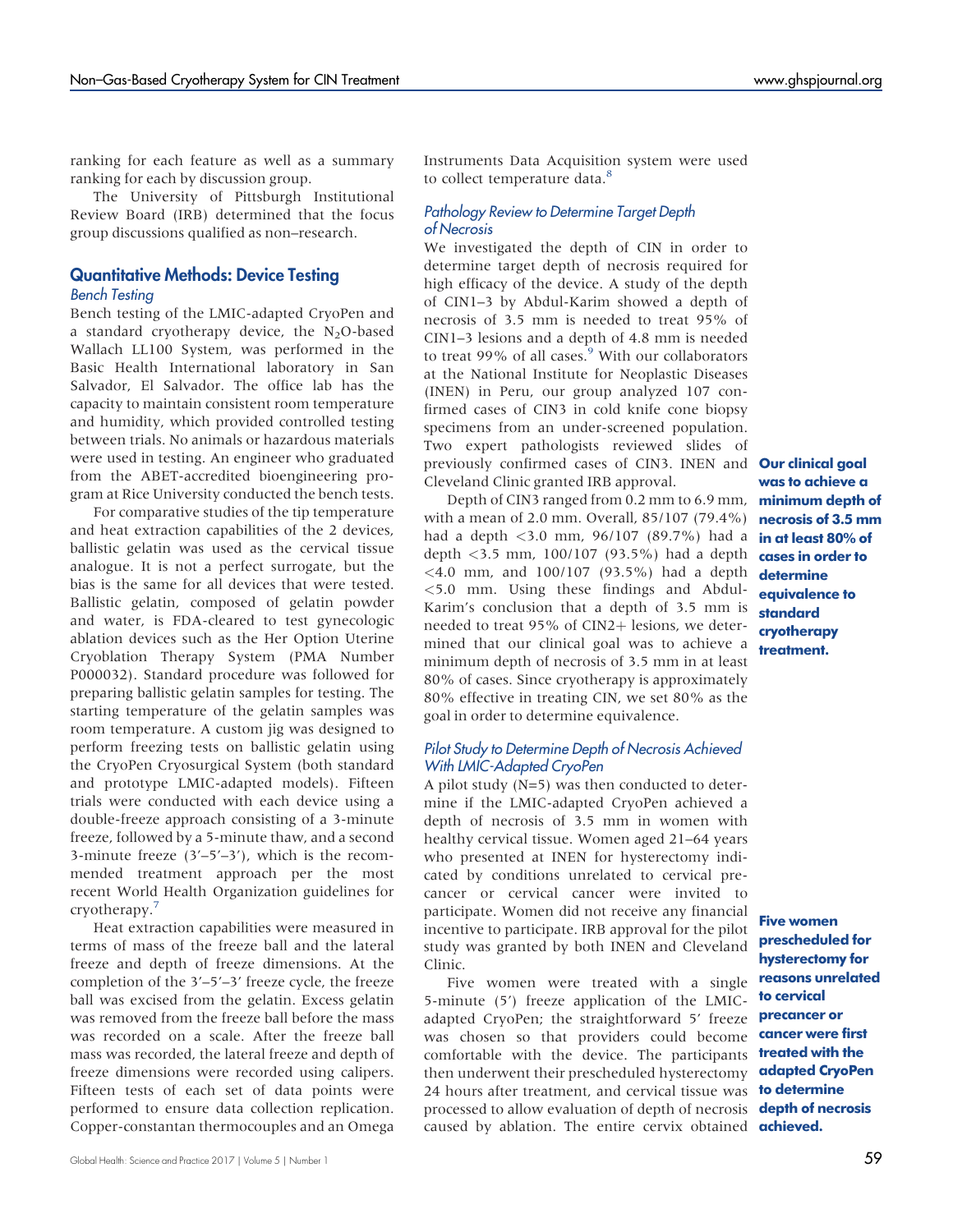from the hysterectomy procedures was detached from the uterus and cut at 3 and 9 o'clock positions to separate the anterior and posterior lips. Both pieces of tissue were fixed in formalin for 24 hours. Multiple serial sections of specimens were obtained from each of the cervical lips.

The pathologists evaluating the cervical specimens were blinded to which device was used to perform the ablative treatment. Microscopic evaluation of depth of necrosis was conducted by superimposing a micrometer in the 10x eyepiece. Multiple measurements were taken and only the deepest area of necrosis was recorded for this study. Determination of the deepest level of necrosis was based on the observation of destruction of the glandular epithelium in the gland crypts in the stroma or of the endothelium of the stromal blood vessels.

# **RESULTS**

#### Qualitative Results

#### Experience With Cryotherapy

Providers in our group with experience in Colombia, Guatemala, Peru, Thailand, and Zambia described the context in which they use cryotherapy for precancerous cervical lesions. Cryotherapy is practiced broadly in Thailand and is provided either at a health center or through a mobile clinic. In Zambia, cryotherapy is performed at regional health facilities; although the mobile units maintained by the Ministry of Health could provide cryotherapy, this is not currently practiced. In Colombia, precancerous cervical lesions are primarily treated through excision techniques; cryotherapy is performed only in remote counties. Other providers in our group from Brazil, China, and India reported using only excisional techniques such as loop electrosurgical excision procedure (LEEP) and had limited experience with cryotherapy.

#### Device Perceptions

The card sorting activity facilitated the core conversation in which participants ranked the most important features (out of 7) for a new cryotherapy device designed for the low-resource settings in which they practice. The 7 features and their overall rankings are as follows:

Card sorting participants ranked efficacy and safety highest features of an adapted CryoPen.

Efficacy and safety (overall ranking 1): **in terms of desired** While there was some variation in the ranking of efficacy and safety, this feature was ranked highest overall. A participant from Zambia noted:

Efficacy and safety was the most important [feature] because whatever new device goes into the market, it has to be non–inferior to the current practice.

Cost (overall ranking 2): Cost was ranked either very high or very low, but the summary ranking was second overall. Participants felt that the target price of US\$4,000 for the new device was reasonable, especially given that this device would not require purchase of gas.

Durability and Maintenance (overall ranking 3): Durability and maintenance, 2 separate features, were discussed in interwoven language. Durability was considered a core issue for this setting. Participants defined durability in terms of simplicity and the concept that a device could not be broken. A participant from the United States who has practiced broadly in lowresource settings said:

I ranked durability first, and part of that is that I feel like every public hospital I've gone to in low- and middle-income countries, you can barely walk down the hall because there are all these donated instruments from the U.S. lining the halls that don't work, that are broken ... You know, no one knows how to maintain them.

Another participant who has practiced cryotherapy in Guatemala raised the need for simplicity of design:

... but as you've shown you have the [thermo]coupler, a microchip, a something, it sounds like there are a lot more things that could break there than your typical cryo unit and a nitrous tank . ... 'cause the only thing that can go wrong with the [traditional] cryo gun is if you try to use it when the pressure is too high in the tank.

Participants were supportive of simple inexpensive maintenance, but reiterated the importance of durability. Participants also acknowledged that routine maintenance has generally not been practiced with current cryotherapy equipment.

Portability (overall ranking 4): Portability was discussed in terms of the ability to bring a device to a remote setting. Participants felt that a truly portable device would open up the option of delivering cryotherapy in remote settings that are not currently being reached because of the logistical difficulties of transporting the gas tank needed for standard cryotherapy. A participant from Zambia noted:

If it is not portable then it can't get to the rural areas where you want to reach out.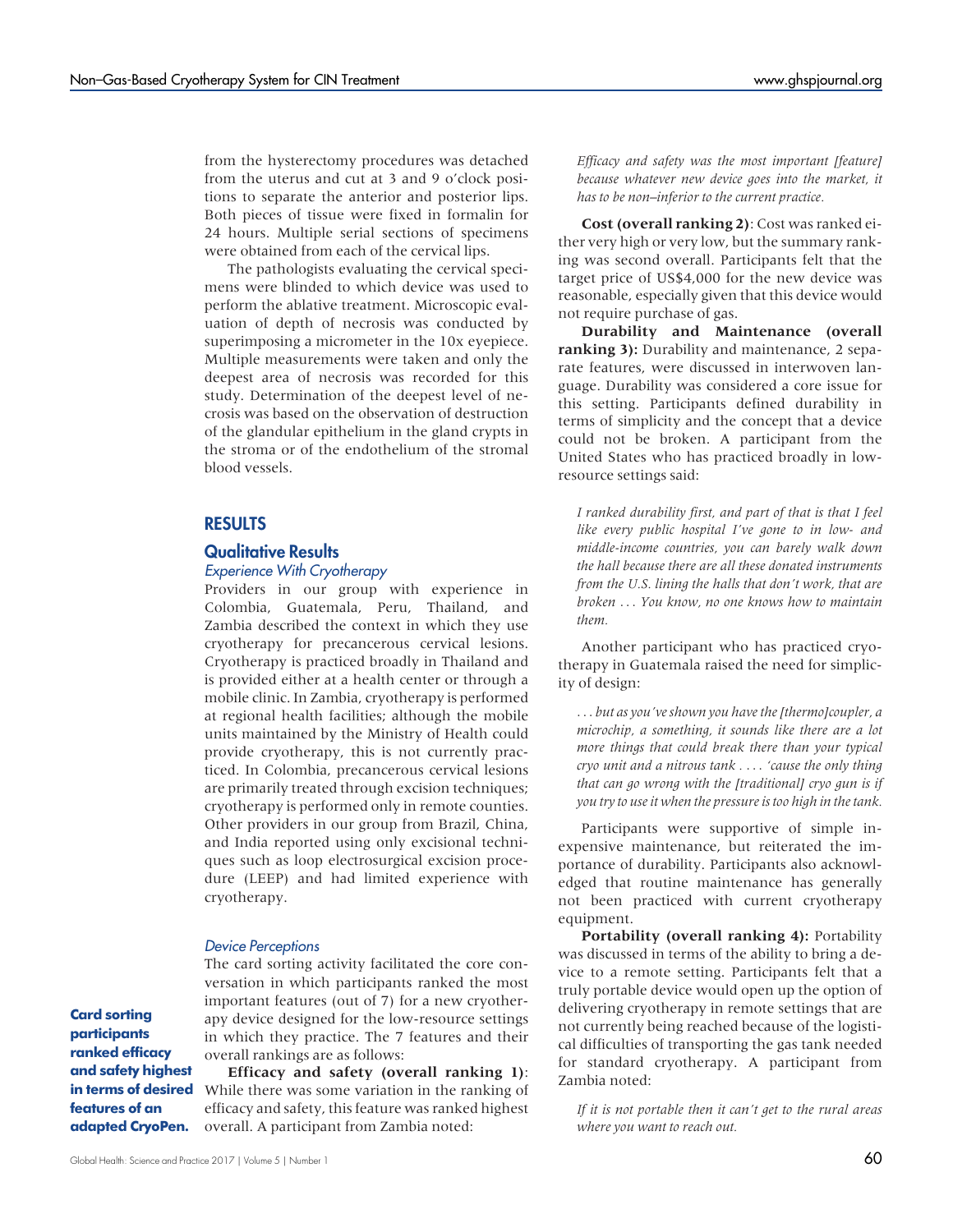Patient throughput (overall ranking 5): Participants explained that the proposed target of each device being able to treat 15 patients per day was acceptable, and so they saw no need to prioritize this issue above others. One participant explained:

When we screen about 200–250 [patients], we only freeze about 15 a day, that is why it was at the bottom.

No electricity (overall ranking 6): Many sites where cryotherapy will be practiced have electricity. Participants felt that the proposed approach of paying an additional cost for a modularized additional battery feature would adequately address the need to bring the device to remote areas that do not have electricity.

# Integrating Feedback to Optimize the LMIC-Adapted CryoPen Cryosurgical System

The device prototype was modified based on the 4 priority areas that came out of the focus group discussions: (1) improved portability—essential for large mobile health services that many countries rely on to treat women living in remote areas, (2) better durability, which allows for decreased maintenance and costs, and increases capacity for rugged travel and use, (3) greater ease-of-use, which simplifies operation of the device and expands potential for use by trained providers, and (4) enhanced potential for cure, which ensures greater efficacy for the treatment of precancerous lesions.

The LMIC-adapted CryoPen Cryosurgical System has several design modifications that distinguish it from the original CryoPen (Figure 1). To increase efficacy of treatment, a single 19–20 mm conical tip was designed for the new model. Compared with the original model's tip, the new larger tip size ensures that the adapted device achieves greater coverage of precancerous lesions, and the anatomically correct tip shape allows for better contact with the cervix. The original CryoPen required a core swap mid-procedure, whereas the LMIC-adapted CryoPen has a single core that can be applied for a  $3'$ –5'–3' or a single 5' procedure. A clear sheath, made of medical-grade polycarbonate, increases visibility and protects the vaginal walls. The sheath is inserted with the attached tip positioned against the cervix; the core is then inserted into the sheath, with a gap preventing contact between the sheath and core for insulation purposes.

To increase durability, the new model was built to handle irregular currents and to withstand



physical damage in extreme conditions (ambient temperatures of  $-100^{\circ}$ C to 40 $^{\circ}$ C) and from drops up to 5 feet. In addition, the new model is easily maintainable. The device has a removable air filter, which can be removed, cleaned, and replaced on site. The protective sheath and attached tip are the only components in direct contact with human tissue and can be cleaned sufficiently with high-level disinfection (HLD) rather than requiring autoclave sterilization.

The LMIC-adapted device is portable, weigh- The adapted ing 20 lbs., and equipped with a handle. To address **CryoPen is** focus group participants' interest in a modularized **portable and can** approach to a battery feature, a custom circuit was **run on car** designed to allow the LMIC-adapted CryoPen to **batteries in** run via car batteries for use in settings without settings without another source of electricity.

another source of electricity.

## Quantitative Results: Device Testing Results of Bench Testing

The results of the 15 bench test trials showed that the LMIC-adapted CryoPen achieved equivalent depth of freeze, depth of lateral freeze, diameter of freeze, and mass of freeze ball compared with the Wallach LL100 ([Table 1\)](#page-5-0). The minimum tip temperatures reached by both devices and the average of the temperatures reached during the 2 freezes were also equivalent. There were no significant differences between devices in any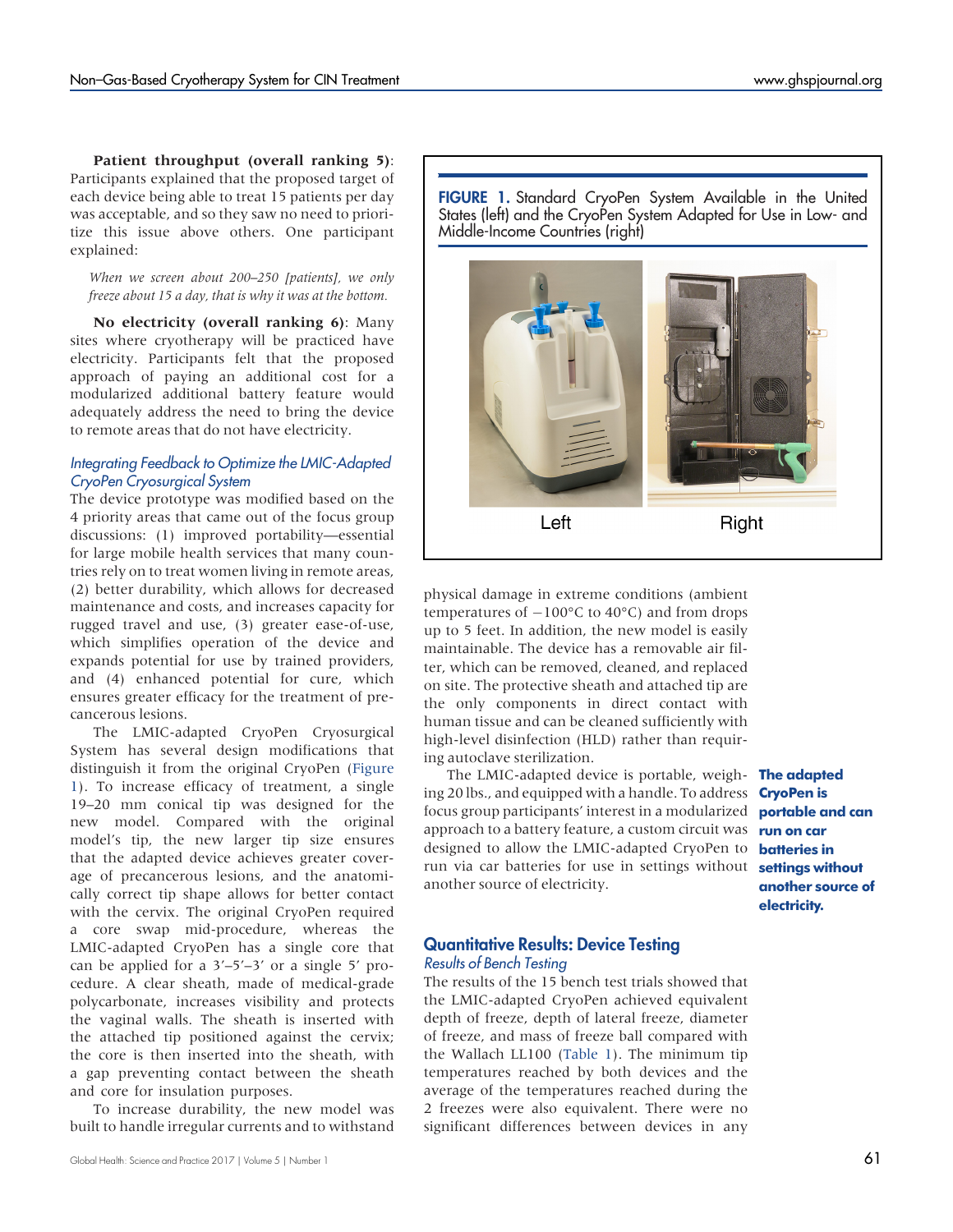<span id="page-5-0"></span>

|                                             | Wallach<br>LL100<br>$(n=15)$<br>Mean (SD) | <b>LMIC-Adapted</b><br><b>CryoPen</b><br>$(n=15)$<br>Mean (SD) | P Value |
|---------------------------------------------|-------------------------------------------|----------------------------------------------------------------|---------|
| Depth of freeze, mm                         | 7.14(1.00)                                | 6.33(1.21)                                                     | .06     |
| Lateral depth of freeze, mm                 | 7.86 (0.96)                               | 7.93 (1.32)                                                    | .88     |
| Diameter of freeze, mm                      | 29.37 (2.09)                              | 30.71 (3.61)                                                   | .23     |
| Mass of freeze ball, g                      | 7.71 (1.16)                               | 8.27(1.33)                                                     | .22     |
| Average tip temperature in freeze cycle, °C | $-51.84(4.99)$                            | $-48.28(6.37)$                                                 | .10     |
| Minimum (coldest) tip temperature, °C       | $-56.11(4.19)$                            | $-55.08(7.42)$                                                 | .64     |

tip temperature or heat extraction capability measurements.

# Depth of Necrosis Pilot Study

Bench trial tests showed the adapted CryoPen performed equivalently to the standard cryotherapy device, and the pilot test found depth of necrosis of at least 3.5 mm was achieved in 80% of the samples.

The adapted CryoPen device overcomes barriers to standard gasbased cryotherapy by eliminating the need for gas and increasing mobility.

Average maximum depth of necrosis in the anterior lip was 4.12 mm (standard deviation [SD], 1.49 mm), and average maximum depth in the posterior lip was 4.08 mm (SD, 1.05 mm) [\(Table 2\)](#page-6-0). A depth of necrosis of 3.5 mm was achieved in 80% of the samples (maximum depth of necrosis was ≥4.0 mm in 80% of cases).

# **DISCUSSION**

Despite the continued need for secondary prevention of cervical cancer via treatment of precancerous lesions, there have been few efforts to develop treatment devices tailored to the specific challenges and needs of LMICs. In developing the LMIC-adapted CryoPen cryotherapy treatment device, each adaptation was made specifically to optimize utility in low-resource settings while maintaining high efficacy and safety. The usercentered design approach used in this study was an effective way to solicit input about important features to potential users and helped inform development of the CryoPen technology for LMIC settings.

Participants were enthusiastic about the potential of a non–gas-based cryotherapy device. The LMIC-adapted CryoPen overcomes barriers to standard gas-based cryotherapy by eliminating dependency on gas, increasing mobility, and ensuring consistent freeze temperatures without blockages; the device can perform 3 procedures

per hour when connected to an electrical source. Participants emphasized that durability and simplicity were important factors, highlighting the need for the new device to survive being moved frequently from one location to another in hot environments without requiring intensive maintenance. Product life, which remains unknown despite promising durability, was therefore also an outstanding concern. With these concerns in mind, the LMIC-adapted CryoPen was designed with intention to enhance 3 key features:

- 1. **Durability/Maintenance.** Features include the ability to handle irregular currents; withstand physical damage in extreme temperatures; tolerate drops from 5 feet; be cleaned by HLD; and be maintained easily with a removable air filter.
- 2. Portability. Features include a lightweight device; a carrying case with handle; and the ability to run on 2 car batteries in series when electricity is unavailable.
- 3. Ease-of-use. Features include a single-tip, single-core device; a clear sheath for increased visibility and safety; and a device amenable to one-handed operation.

Safety and efficacy were the most important features to participants, as introducing this technology to the current treatment paradigm will require non–inferiority to current practice. We ensured non–inferiority in safety and efficacy to the current standard, gas-based cryotherapy, by conducting bench testing of the LMIC-adapted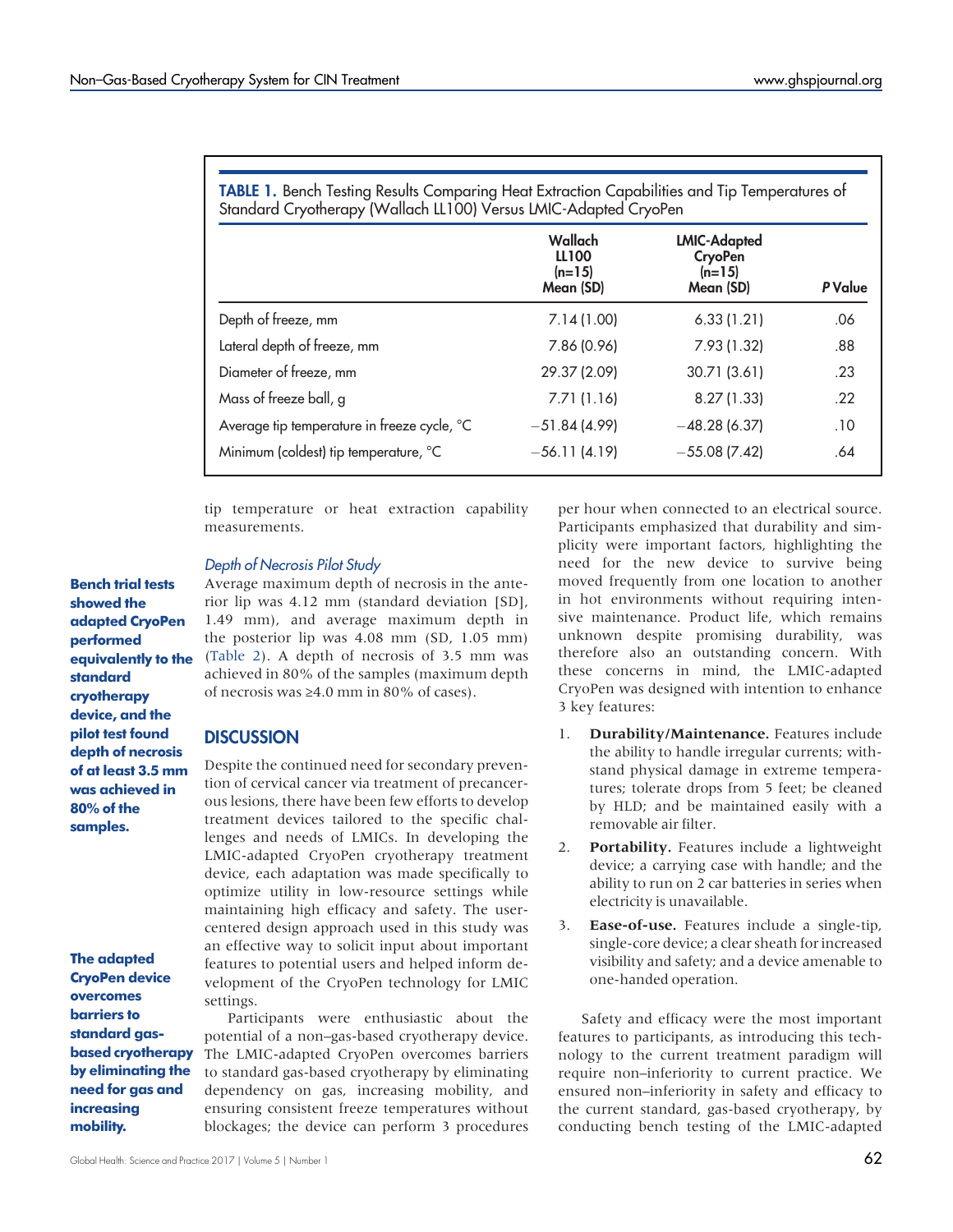<span id="page-6-0"></span>

| <b>TABLE 2. Preliminary LMIC-Adapted CryoPen</b><br>Depth of Necrosis with a Single 5-Minute<br>Freeze |                                                  |                                                          |  |
|--------------------------------------------------------------------------------------------------------|--------------------------------------------------|----------------------------------------------------------|--|
| Sample                                                                                                 | Maximum<br>Anterior<br>Depth of<br>Necrosis (mm) | Maximum<br><b>Posterior</b><br>Depth of<br>Necrosis (mm) |  |
| 1                                                                                                      | 4.0                                              | 3.9                                                      |  |
| 2                                                                                                      | 1.5                                              | 2.8                                                      |  |
| 3                                                                                                      | 6.1                                              | 6.0                                                      |  |
| 4                                                                                                      | 4.5                                              | 3.8                                                      |  |
| 5                                                                                                      | 4.5                                              | 3.9                                                      |  |
| Mean                                                                                                   | 4.12                                             | 4.08                                                     |  |

CryoPen and through a clinical trial pilot determining the depth of necrosis the device achieved in healthy cervical tissue. The average tip temperature of both freezes  $(-51.84^{\circ}C)$  reached by the device is in a range theoretically capable of destroying cervical tissue.<sup>[10](#page-7-8)–[12](#page-7-9)</sup> The LMIC-adapted CryoPen achieved equivalent heat extraction capabilities, including depth of freeze, lateral depth of freeze, and mass of freeze ball, compared with the standard Wallach LL100. During the clinical trial pilot, the LMIC-adapted CryoPen achieved a depth of necrosis of at least 3.5 mm in 80% of cases, demonstrating the promising efficacy of the device. Given the consistent performance in bench testing, the freeze that performed less well in the clinical trial pilot may be attributable to the process of clinicians adjusting to the new technology in a clinical setting. The sample size of the pilot study was small. A large randomized clinical trial that will more fully investigate safety and efficacy issues is currently underway; the results of this trial will have greater precision than the pilot.

Despite the advantages presented by the LMIC-adapted CryoPen, there are several limitations associated with the device. The \$4,000 cost, although within the range deemed reasonable by focus group participants, is more expensive than a gas-based system (\$2,000). This is a significant investment for areas with limited funding. However, the initial capital cost of the device is mitigated by the elimination of ongoing gas expenses for clinics. Depending on frequency of use, the cost difference between the LMIC-

adapted CryoPen and a gas-based system would be negligible within 6–18 months of use.

We recognize that costs are entailed by the device's electricity requirement, but we believe that even with this constraint the LMIC-adapted CryoPen will be more affordable than conventional cryotherapy. In cost-effectiveness analysis, a health economist will account for both sources of electricity that can be utilized by the device—alternating current supplied by an electrical grid and car batteries.

The LMIC-adapted CryoPen was designed to be simple and user-friendly, but there are steps that must be followed during use. These include filling the chilling well with ethanol; ensuring that the green indicator light is on before beginning treatment; and wiping condensation from the core before reinserting it into the holding well. These steps are simple, but they are unique to this device and essential for proper functioning. As with introducing any new device, proper training and repeated use will address these concerns. An instruction booklet and video are available for reference.

Although the device does not require  $N_2O$  or  $CO<sub>2</sub>$ , ethanol is needed to prevent the core from freezing to the well in which it rests between procedures. Manufacturer-approved ethanol is relatively easy to find and inexpensive; if unavailable, ethanol can be substituted with grain alcohol such as Everclear. A small bottle can facilitate hundreds of treatments. It will nonetheless be important that procurement systems include ethanol for use with this device.

Further testing and evaluation of the LMICadapted CryoPen should be pursued to assess scalability and potential impact of this device. Despite introduction of the prophylactic human papillomavirus (HPV) vaccine, generations of unvaccinated women will still need to be screened and treated for cervical precancer. In the 3 decades it may take to implement primary prevention of cervical cancer by HPV vaccine globally, an estimated 20 million more women will be diagnosed with cervical cancer in LMICs.<sup>[13](#page-7-10)</sup> If improvements in secondary prevention—including greater utility of treatment devices in low-resource areas—are not pursued, more than 250,000 women will continue to die annually from a preventable disease.

**Acknowledgments:** Supported by National Institutes of Health grant No.<br>1UH2CA189883-01 for development of the LMIC-adapted CryoPen<br>(M.C. and M.M.). M.C. and M.M. do not receive financial compensation for their work with the LMIC-adapted CryoPen.

Competing Interests: None declared.

A randomized clinical trial is underway to more fully investigate safety and efficacy issues.

The initial capital cost of the adapted CryoPen is offset by eliminating the need for ongoing gas expenses.